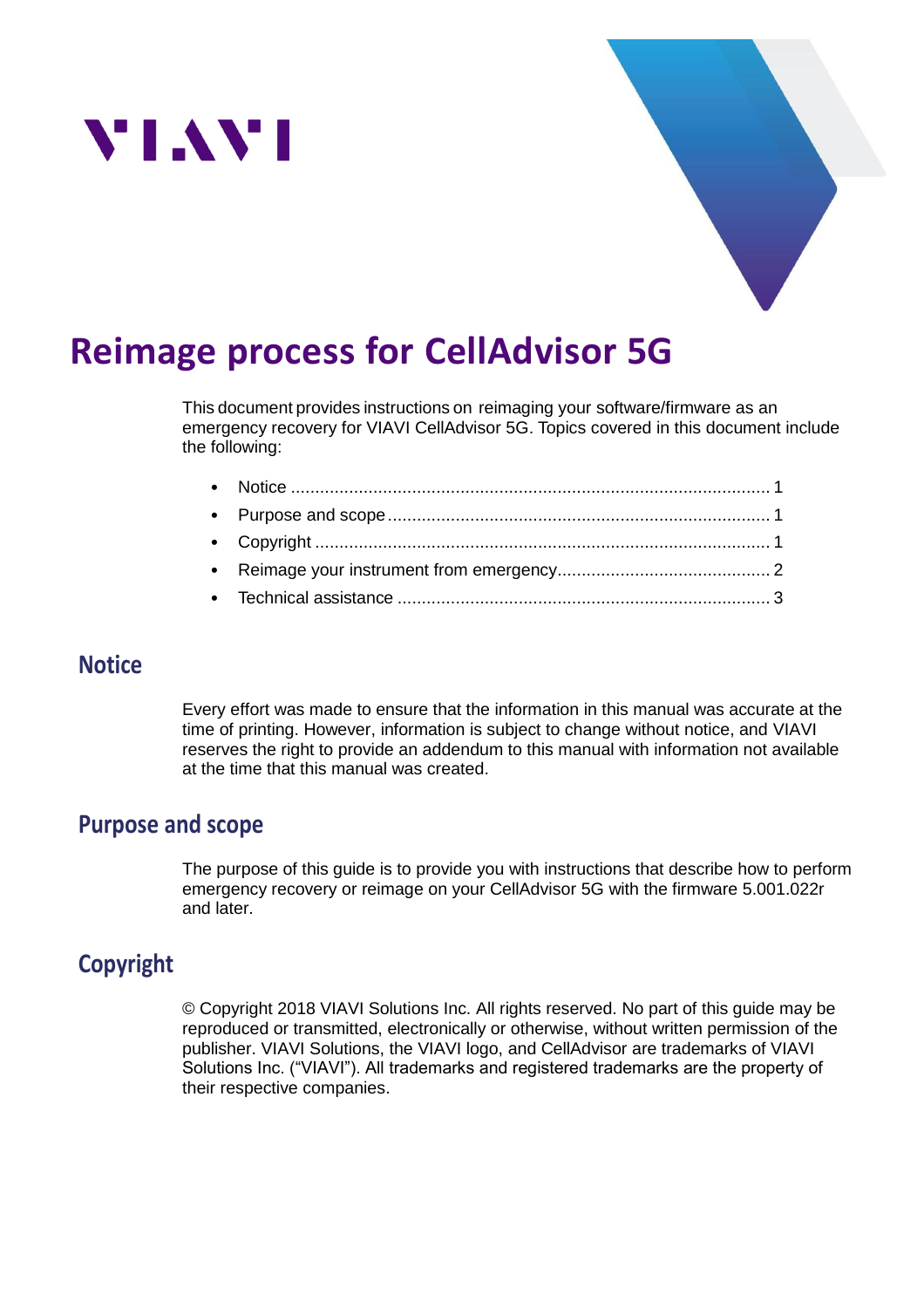## <span id="page-1-0"></span>**Reimage your instrument from emergency**

There may be times that you encounter a failure in the middle of updating the firmware and you cannot get your CellAdvisor instrument restarted with a normal boot-up procedure. In any case, if you experience a problem with starting up your system, you can follow steps described in this guide to recover your instrument from such an emergency.

### **Preparing for reimage**

Before getting started, you need to have the AC/DC power adapter for your CellAdvisor 5G and a USB memory drive with at least 1 GB of free space handy:

#### **To download reimage software using a USB memory stick**

**1** Go to the following site using a browser: <http://celladvisor.updatemyunit.net/>

This will bring you to a landing page where you can download the latest selfextracting software upgrade file. You can find the Download Recovery FW of CellAdvisor 5G in the landing page.

- **2** Unzip the downloaded file and check that there is . exe file extracted.
- **3** Click the CellAdvisor5G-5.XXX.xxxx.xxxxxxxxx-reimage.exe link for the software release that you want to download.
- **4** Save the file to the desktop of your personal computer (PC).

#### **To extract reimage software using a USB memory stick**

After downloading the software to your PC, it must be extracted to a USB memory stick.

- **1** Insert the USB memory stick into your PC.
- **2** Double-click the downloaded self-extracting file you saved to your desktop, then click **Run** as prompted.

A dialog box appears asking for the location to extract the files.

**3** Click **Browse** to navigate to and select the drive with the USB memory stick.

| CellAdvisor5G-5.001.007a.c166f44-reimage O     |
|------------------------------------------------|
| <b>VIAVI Advisor Software</b>                  |
| Please enter the path for the USB flash drive: |
| E:\                                            |
| Cancel<br>nκ                                   |

**4** Click **OK**.

The files are extracted to the USB memory stick. Do not remove the USB memory stick.